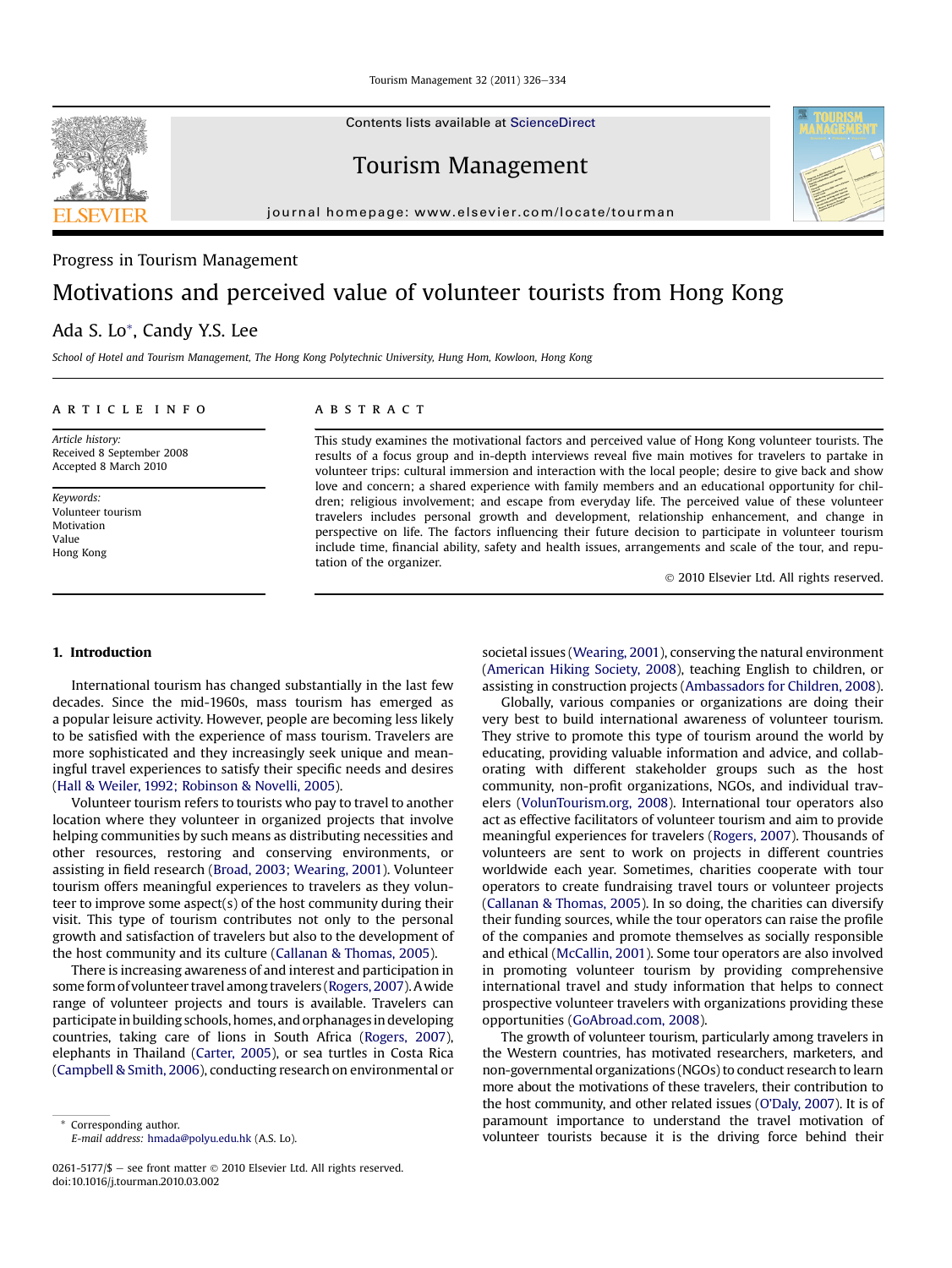behavior. [Fodness \(1994\)](#page--1-0) and [Crompton \(1979\)](#page--1-0) suggested that more knowledge of tourism motivation is necessary to assist tourism marketers in understanding the travel patterns of individuals so that appropriate tourism products can be developed in accordance with their needs and wants. In addition, studying their perceptions of the value of volunteer trips will help to determine their intentions to reengage in or recommend volunteer travel opportunities.

Over the past decade, a number of studies in volunteer tourism have been conducted. Some common themes of these researches looked at the motivation and perceived benefits of engaging in volunteer tourism [\(Broad, 2003; Brown & Lehto, 2005; Söderman &](#page--1-0) [Snead, 2009](#page--1-0)). Some focused on the experience of participating in volunteer ecotourism and volunteer conservation expeditions ([Gray & Campbell, 2007; Lepp, 2009a, 2009b](#page--1-0)). One studied the difference between the projected and perceived images of volunteer tourism organizations ([Coghlan, 2007\)](#page--1-0). However, all of these studies were conducted with Western population. More research needs to be done to understand the motivations of these volunteer tourists and their perceptions of the value attained through their volunteer tourism experiences in different parts of the world.

Volunteer tourism is at its infancy in Hong Kong. Over the past few years, more Hong Kong residents have the opportunities to travel abroad and involve in volunteer work at the same time. Some tour operators organize conservation volunteer tours to Australia and New Zealand and visits to local communities in Sri Lanka, Kenya, Jordan, and mainland China. Volunteer work may be one component of their travel itineraries. Other volunteer travel opportunities are provided by non-profit organizations and mainly target secondary school and undergraduate students. These volunteers will usually be involved in teaching English and simple hygiene knowledge to local people and providing basic medical care and treatment for patients in needy communities. Voluntary organization also combines travel with public services by asking every volunteer tourist to carry one kilogram of books or stationeries to students in rural China [\(1KG MORE, 2009\)](#page--1-0). Some volunteers of religious groups are involved in mission trips to various impoverished places abroad. They provide education and development aid in the needy communities and at the same time preach their religion and belief. The tsunami in 2004 and 512 Wenchuan earthquakes in Sichuan, China in 2008 provided opportunities for Hong Kong people to participate in emergency relief and long-term recovery assistance to disaster-affected sites (e.g. [China Action Love](#page--1-0) [Volunteer Association, 2008; Raleigh Hong Kong, 2009; Sowers](#page--1-0) [Action, 2009; Tsunami Volunteer Center, 2009](#page--1-0)).

The current study was designed to explore the motivations for and perceived value of volunteer tourists from Hong Kong. The results of this study can help tourism marketers and professionals and potential service providers such as NGOs and travel agencies to identify their potential markets, and organize more volunteer tours and diversify tourism products in Hong Kong. Non-profit organizations can better understand why people choose to volunteer overseas, segment the markets, create tailor-made volunteer tours to recruit more travelers to become volunteers, and develop appropriate marketing strategies to promote volunteer tourism. The objectives of this study were to identify the motivations of volunteer tourists from Hong Kong, their perceived value attained through volunteer tours, and the factors affecting their decision to participate in such tourism in the future.

#### 2. Background of the study

#### 2.1. Volunteer tourism

Volunteer tourism, also known as "voluntourism," refers to tourists who pay to travel to another location where they choose to use their free time to engage in meaningful experiences (Wearing, 2001). They are involved in helping communities by such means as distributing necessities and other resources, restoring and conserving environments, or assisting in field research related to protecting the environment or endangered species of animals (Broad, 2003; [Wearing, 2001](#page--1-0)). [Wearing and Neil \(2000\)](#page--1-0) describe volunteer tourism as a personal experience people engage in to fulfill intrinsic motivation which can benefit the participant's life and the host community.

[Uriely, Reichel, and Ron \(2003\)](#page--1-0) suggest that volunteer tourism emphasizes the growing appeal of concepts such as "alternative", "real", "ecological", and "responsible" forms of tourism. They are seen as other dimensions of postmodern tourism. Many individuals may not perceive themselves to be volunteer tourists [\(Lyons, 2003\)](#page--1-0); rather, they may believe that they are participating in adventure tourism ([Swarbrooke et al., 2003](#page--1-0)), ecotourism ([Campbell & Smith,](#page--1-0) [2006; Halpenny & Caissie, 2003; Weiler & Richens, 1995](#page--1-0)), or even environmental research tourism ([Ellis, 2003](#page--1-0)).

#### 2.2. Who are the volunteer tourists?

[Callanan and Thomas \(2005\)](#page--1-0) classified volunteer tourists as "shallow," "intermediate," or "deep" based on the duration of the volunteer trip, the skills or qualifications required of participants, the degree of involvement (passive or active) of volunteer tourists, their level of contribution to local communities, and the focus of the experience (altruistic or self-interested). [Brown and Morrison](#page--1-0) [\(2003\)](#page--1-0) found two types of volunteer tourists: volunteer-minded tourists who are willing to spend most or all of their vacation volunteering, and vacation-minded volunteer tourists who devote only some of their vacation time to volunteer work.

People of different age groups have varied travel styles and attitude towards the type of travel experiences they prefer. [Pearce](#page--1-0) [and Coghlan \(2009\)](#page--1-0) highlighted that the classification of baby boomers (those born between 1945 and 1964), generation X (those born from 1965 to 1979) and generation Y (those born in 1980 or after) have been used in studies on tourists. The Gen Y cohort is presently the main target market for volunteer tourism. They include students who take volunteer tours during their spring break or summer vacation [\(Brown & Lehto, 2005; Callanan & Thomas,](#page--1-0) [2005; Rogers, 2007](#page--1-0)). Some students choose to take a gap year from education and participate in overseas volunteer projects ([Simpson, 2004; Söderman & Snead, 2009](#page--1-0)). Gen Yers are Internetsavvy, better educated, and more affluent as they are supported by their parents for a longer period of time [\(Strass & Howe, 2008\)](#page--1-0). They are more aware of global problems and sustainability issues ([Pearce](#page--1-0) [& Coghlan, 2009](#page--1-0)). [Yesawich \(2008\)](#page--1-0) believed that the Y generation prefers products that allow them to express individuality while still remaining part of the group. While some "extra" things may be seen as attentive and responsive by previous generations, there is a possibility that Gen Y finds it tedious and unnecessary [\(Atkinson,](#page--1-0) [2008\)](#page--1-0). This contrasts the older generations who sometimes seek products and services to distinguish one's self from the norm. Worklife balance is not just a buzz word for them, they want flexibility and jobs that accommodate to their family and personal lives which may possibly translate to increased leisure time as opposed to the "money rich, time poor" generations before them ([Raines, 2002](#page--1-0)). In recent years, volunteer tourism is attracting an increasing number of mature travelers with different interests and abilities ([Travel with](#page--1-0) [a challenge, 2008](#page--1-0)). These older travelers, mainly from the baby boomer generation, participate in volunteer tourism because they have a strong interest in a particular cause, project, or subject area that may be related to their hobby or an earlier career. Some want to visit a region in a "grassroots" way, which is not feasible in traditional leisure travel and others want to give back to society.